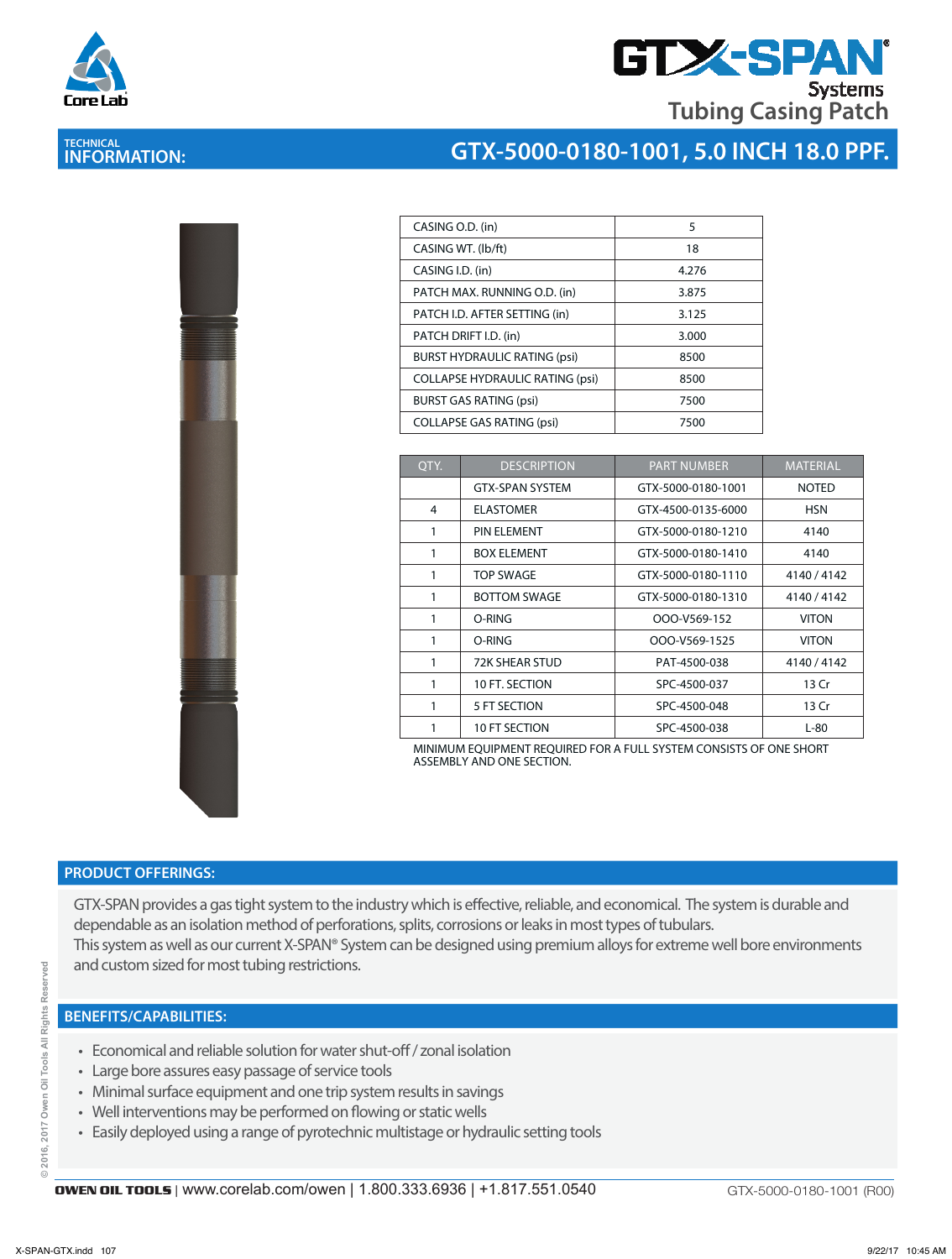

# **GTX-SPAN Tubing Casing Patch**

## **TECHNICAL INFORMATION:**





| CASING O.D. (in)                       | 5     |
|----------------------------------------|-------|
| CASING WT. (Ib/ft)                     | 18    |
| CASING I.D. (in)                       | 4.276 |
| PATCH MAX. RUNNING O.D. (in)           | 3.875 |
| PATCH I.D. AFTER SETTING (in)          | 3.125 |
| PATCH DRIFT I.D. (in)                  | 3.000 |
| <b>BURST HYDRAULIC RATING (psi)</b>    | 8500  |
| <b>COLLAPSE HYDRAULIC RATING (psi)</b> | 8500  |
| <b>BURST GAS RATING (psi)</b>          | 7500  |
| <b>COLLAPSE GAS RATING (psi)</b>       | 7500  |

| QTY.         | <b>DESCRIPTION</b>                               | <b>PART NUMBER</b> | <b>MATERIAL</b> |
|--------------|--------------------------------------------------|--------------------|-----------------|
| 4            | <b>ELASTOMER</b>                                 | GTX-4500-0135-6000 | <b>HSN</b>      |
| $\mathbf{1}$ | PIN ELEMENT                                      | GTX-5000-0180-1210 | 4140            |
| $\mathbf{1}$ | <b>BOX ELEMENT</b>                               | GTX-5000-0180-1410 | 4140            |
| $\mathbf{1}$ | <b>TOP SWAGE</b>                                 | GTX-5000-0180-1110 | 4140/4142       |
| $\mathbf{1}$ | <b>BOTTOM SWAGE</b>                              | GTX-5000-0180-1310 | 4140/4142       |
| $N+1$        | O-RING                                           | OOO-V569-152       | <b>VITON</b>    |
| $N+1$        | O-RING                                           | OOO-V569-1525      | <b>VITON</b>    |
| $\mathbf{1}$ | <b>72K SHEAR STUD</b>                            | PAT-4500-038       | 4140/4142       |
| 1            | SET SCREW 1/4 INCH X 20<br><b>TPI, 5/16 INCH</b> | PUR-0501-030       | <b>ALLOY</b>    |
| N            | 10 FT. SECTION                                   | SPC-4500-037       | 13 Cr           |
| $\mathbf{1}$ | <b>SLEEVE NUT</b>                                | SET-3250-420       | 4140/4142       |
| $\mathbf{1}$ | SETTING SLEEVE LOCK NUT                          | SET-3250-421       | 4140/4142       |
| $\mathbf{1}$ | <b>SETTING SLEEVE</b>                            | SET-3250-422       | 4140/4142       |
| $\mathbf{1}$ | <b>QUICK CHANGE ROD</b>                          | SET-3250-130       | 4130/4140       |
| 1            | <b>OUICK CHANGE NUT</b>                          | SET-3250-131       | 4130/4140       |
| $\mathbf{1}$ | TOP ADAPTER ROD                                  | SET-3250-132       | 4130/4140       |
| $N+1$        | ROD TANDEM CONNECTOR                             | SET-3250-133       | 4130/4140       |
| N            | 10 FT. ROD                                       | SET-3250-134       | 4130/4140       |
| <b>OPT</b>   | 5 FT. ROD                                        | SET-3250-135       | 4130/4140       |
| $\mathbf{1}$ | <b>BOTTOM ROD EXTENDED</b>                       | SET-3250-136L      | 4130/4140       |
| $\mathbf{1}$ | <b>COLLET ASSEMBLY</b>                           | SET-3250-435       | <b>NOTED</b>    |
| 1            | <b>END SUB</b>                                   | SET-3250-439       | 4140/4142       |
| $\mathbf{1}$ | <b>COLLET BODY</b>                               | SET-3250-436       | 4140/4142       |
| 1            | <b>COLLET SUPPORT</b>                            | SET-3250-440A      | 4140/4142       |
| N            | <b>ROD SUPPORT</b>                               | SET-3250-142A      | ALUMINIUM       |

MINIMUM EQUIPMENT REQUIRED FOR 10 FT. SYSTEM

© 2016 Owen Oil Tools All Rights Reserved **© 2016 Owen Oil Tools All Rights Reserved**